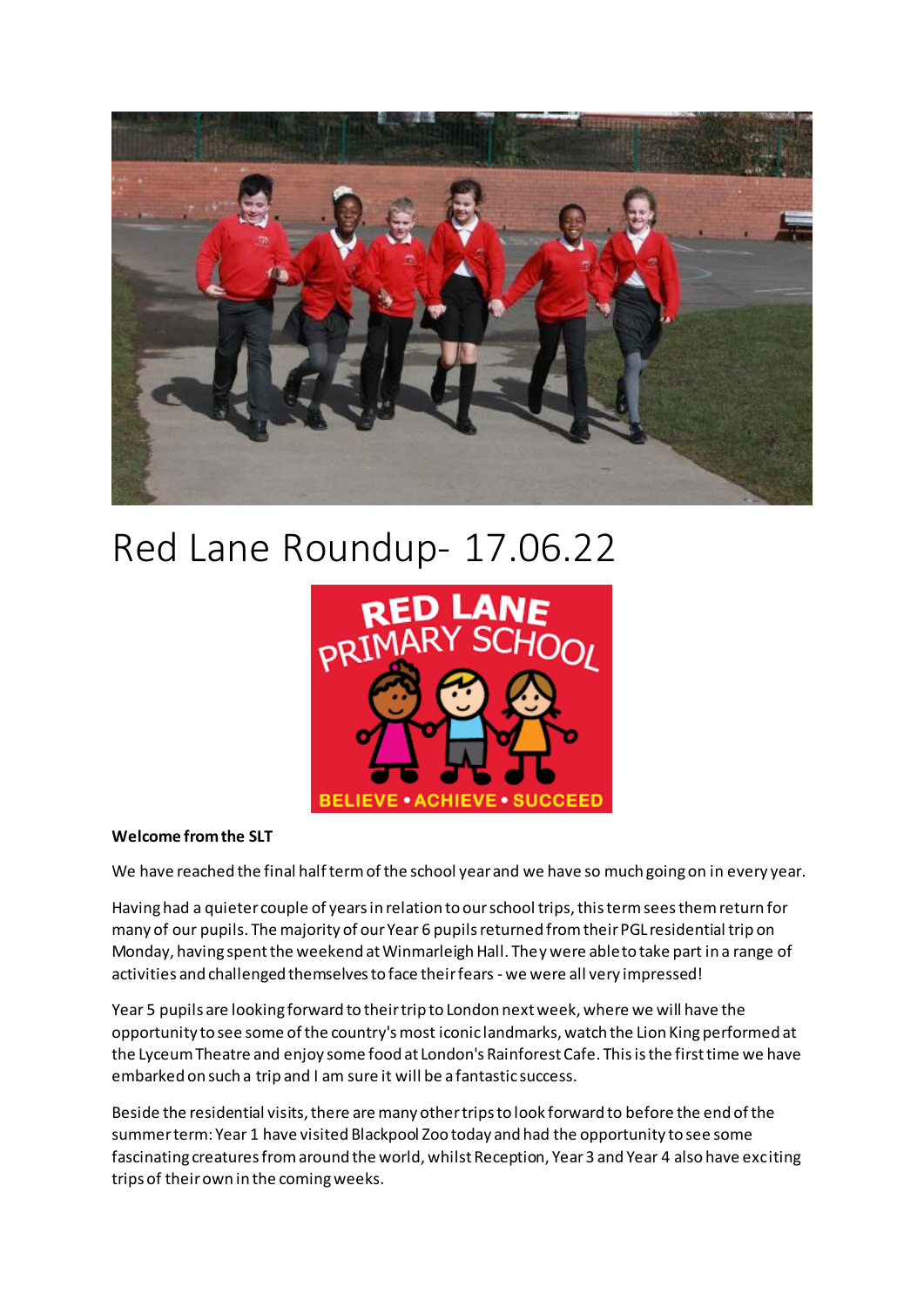There are a number of other important events to look out for over the remainder of the term: Year 6 will have the chance to take part in swimming lessons during the final two weeks of term; the school's choir and Year 5/6 music groups are taking part in a concert at Bury Parish Church; and the annual prize giving evenings will take place, to name just a few. Please keep an eye out for information about all these events and more to ensure you don't miss out.

Finally, on the final Thursday of the previous half term, we were delighted to host the School Summer Fair. The event was a huge success and I would like to thank Mrs Hurst, the staff team and all of you for helping to make this such a wonderful occasion.

With thanks for your continued support,

Mr R Hudson

Assistant Head of School

### In This Issue



In this newsletter you will find:

- **Dates for your diary**
- **Updates from around the school**
- **Sports Day Review from our Year 6 pupils**
- **Links to 'Parental Workshops on Maths'**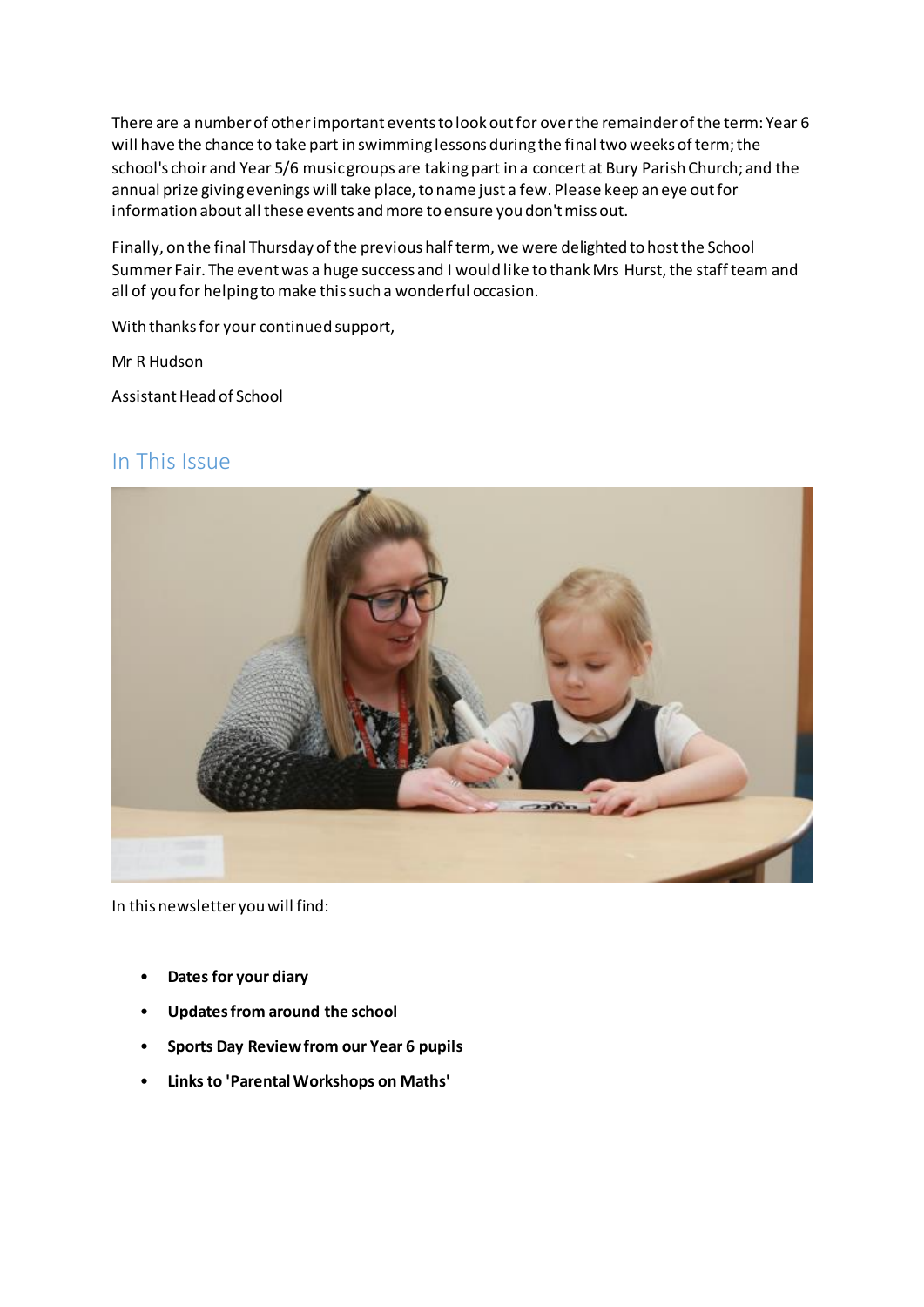## Dates for your diary



**Tuesday 21st June -** Year 5 Residential Trip to London **Tuesday 21st June -** Reception Trip to Smithills Open Farm **Wednesday 22nd June -** Year 5 Residential Trip to London Returns **Friday 24th June -** Year 3 Trip to Bolton Museum **Thursday 30th June -** Reception J Class Assembly (3:00PM) **Monday 11th July -** Year 6 begin their first week of swimming lessons **Tuesday 12th July** - Year 4 Trip to The Anderton Centre in Rivington **Thursday 14th July -** Choir Concert at Bury Parish Church **Friday 15th July -** Reports sent out **Monday 18th July -** Optional Parent Conference Evening **Monday 18th July -** Class Transition Day (Move-up Day) **Thursday 21st July -** KS1 Presentation Afternoon (2:15PM) **Thursday 21st July -** KS2 Presentation Evening (6:00PM) **Friday 22nd July -** Year 6 Leavers Assembly (9:30AM) **Friday 22nd July -** Final Day of the School Year

*BELIEVE \* ACHIEVE \* SUCCEED*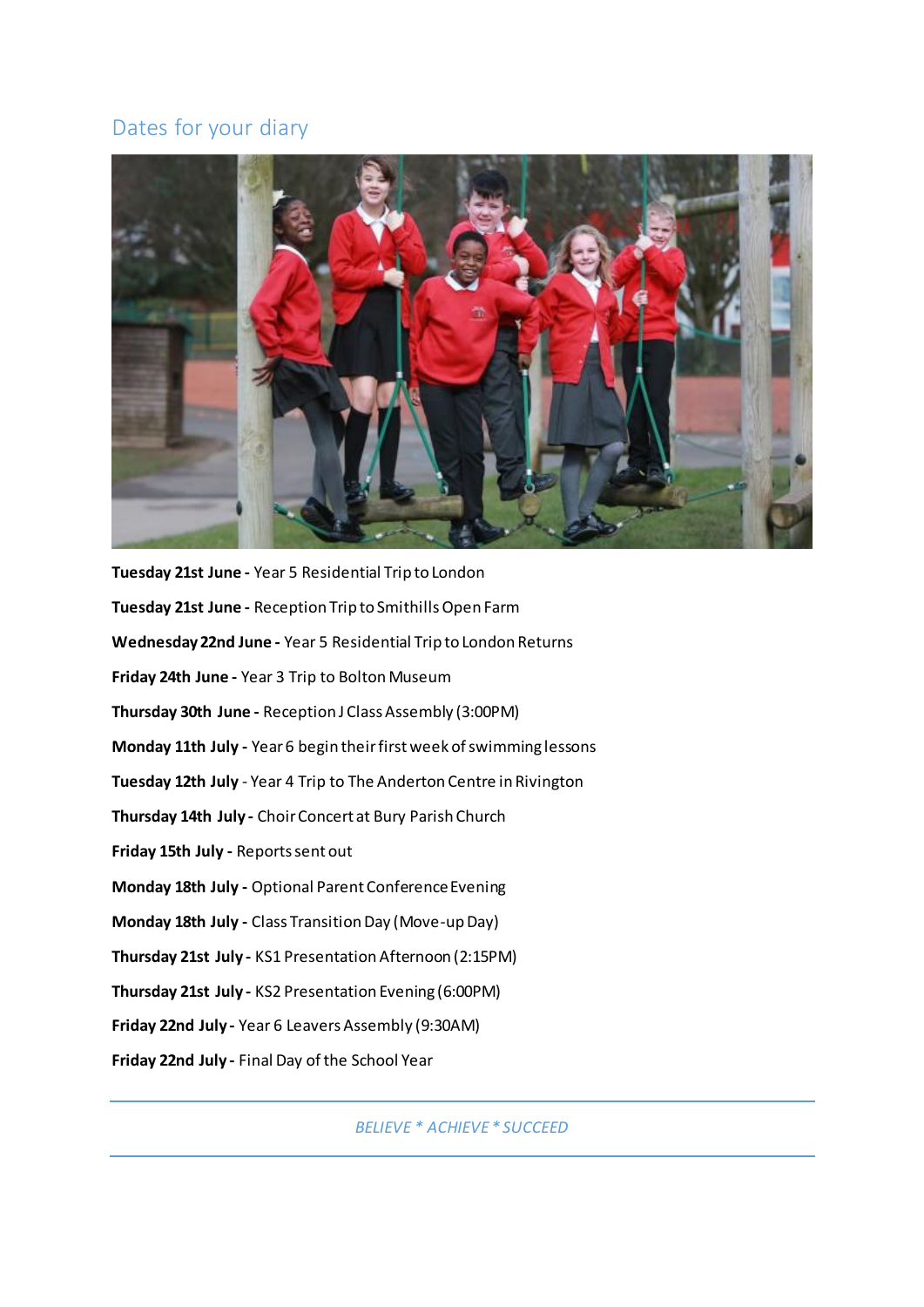## Updates From Around School



#### **PGL - Year 6's Residential**

On Monday 13th June, close to 40 Year 6 pupils and staff returned from their residential trip to Winmarleigh Hall in Garstang. Leaving on the Friday before, we travelled the hour-long journey on the coach to the outdoor pursuits centre. In previous years, we have had to reach Shropshire, but this year's journey was much shorter. Once we had arrived, we checked-in to our accommodation, before having dinner and rounding off our evening with a game of capture the flag.

With an early start on Saturday, children took part in different activities, including abseiling, the challenge course, a sensory trail and climbing. I know that the height of the abseiling and climbing towers posed a challenge to many children. However, we were all impressed with the way so many faced their fears and were able to take on these activities. The afternoon was a wet one, not because of the weather, but this afternoon saw us take part in a raft building challenge. Groups built their own rafts from barrels, wooden poles and ropes. Bravely they boarded their rafts and paddled out into the middle of the lake. Unfortunately, the rafts did not all prove to be the easiest vessels to control and many children took the decision to jump into the water and push their rafts back to land. Once showered and dry, we enjoyed the chance to take part in some 'wacky races' to round off the day.

Sunday was again an early start, with staff providing a rousing wake-up call - the activities of the previous day were clearly starting to take their toll. The trapeze, archery and a group challenge to build a landing craft for a water balloon lay ahead that day. Even though some children were looking a little bleary-eyed, they all made a superb effort to push themselves to their limits and take on some difficult challenges.

On our final morning, each group completed a high ropes course and a blind-folded obstacle course. Following lunch, we jumped back on the coach and headed for home. The number of sleeping children on the return journey was a clear indication of just how much we had managed to cram into the weekend.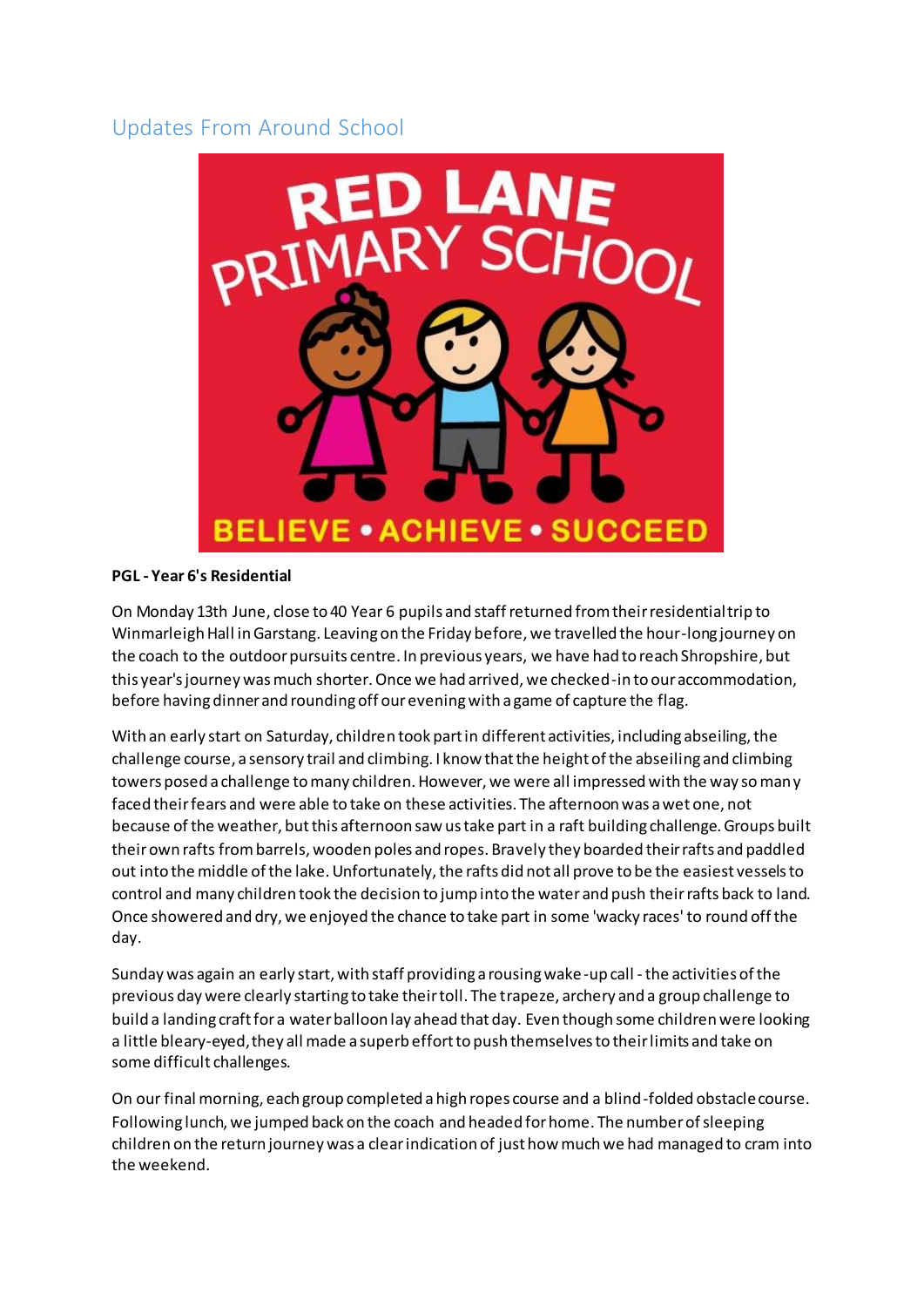The trip was a wonderful opportunity to spend some time with friends, making life -long memories and celebrating our time at Red Lane before high school.

The Year 6 Team

#### **Summer Fair**

On Thursday 26th May, we were delighted to host our annual Summer Fair. Under the guidance of Mrs Hurst, the staff worked together to gather prizes and organise food and games for the event. As we reached the end of the school day, there was already an excited line of expectant fair-goers queueing the length of the playground in readiness for the fair opening. Many of the activities proved extremely popular with some stalls selling out in the first half an hour. With some very exciting raffle prizes to be won, tickets sold quickly - we are grateful to all those contacts and businesses who so kindly donated prizes. The kitchen was also able to open and provide a lovely offering for all those who fancied a bite to eat or something to drink. This was supported by the staff on the candy floss stall, which seemed to be running long after the rest of the fair had been cleared away.

With the support of all those who contributed to the fair, we are delighted to announce that the fair raised a huge £1707.50 which will go towards improving school for all our pupils. Well done and thank you to everyone!

Thank you again for your support

The Red Lane Team

#### **London - Year 5's Residential Trip**

On Tuesday 21st June, many of our Year 5 children will be heading off on a journey down to London. I know for many this will be their first opportunity to visit our country's capital city and see some of the world's most amazing landmarks. It will also be the first time that many of our Year 5 pupils will have been away from home overnight, which brings some level of trepidation. Staff have worked with the children to alleviate any worries and organised groups with their friends to help make the trip as enjoyable as possible for all involved.

There are a few final pieces of information that I want to share with parents and guardians before the trip and these are detailed below.

On the morning of Tuesday 21st June, we will meet at school at 7:00AM, with the plan to leave by 7:30AM. It is essential that everyone arrives in a timely fashion as any delay in our departure could have a huge knock-on affect on the timings for the remainder of the day. Any children who suffer with travel sickness will need to have taken medication that they need prior to arriving on that morning.

Upon their arrival at school, it is vital that all necessary medication is handed to a member of staff in a sealed packet with a label that details what the medication is, when it is needed and required dosage.

All children will need to bring a small travel bag with a change of clothes, toiletries and any other equipment that may be needed, as detailed on the previously supplied kit list. Children who are not on school dinners will also require a packed lunch for the first day. Money should be packed in an accessible bag or secure pocket, so that children can access this during the first day of the trip, without needing to unload luggage from the coach's baggage compartment.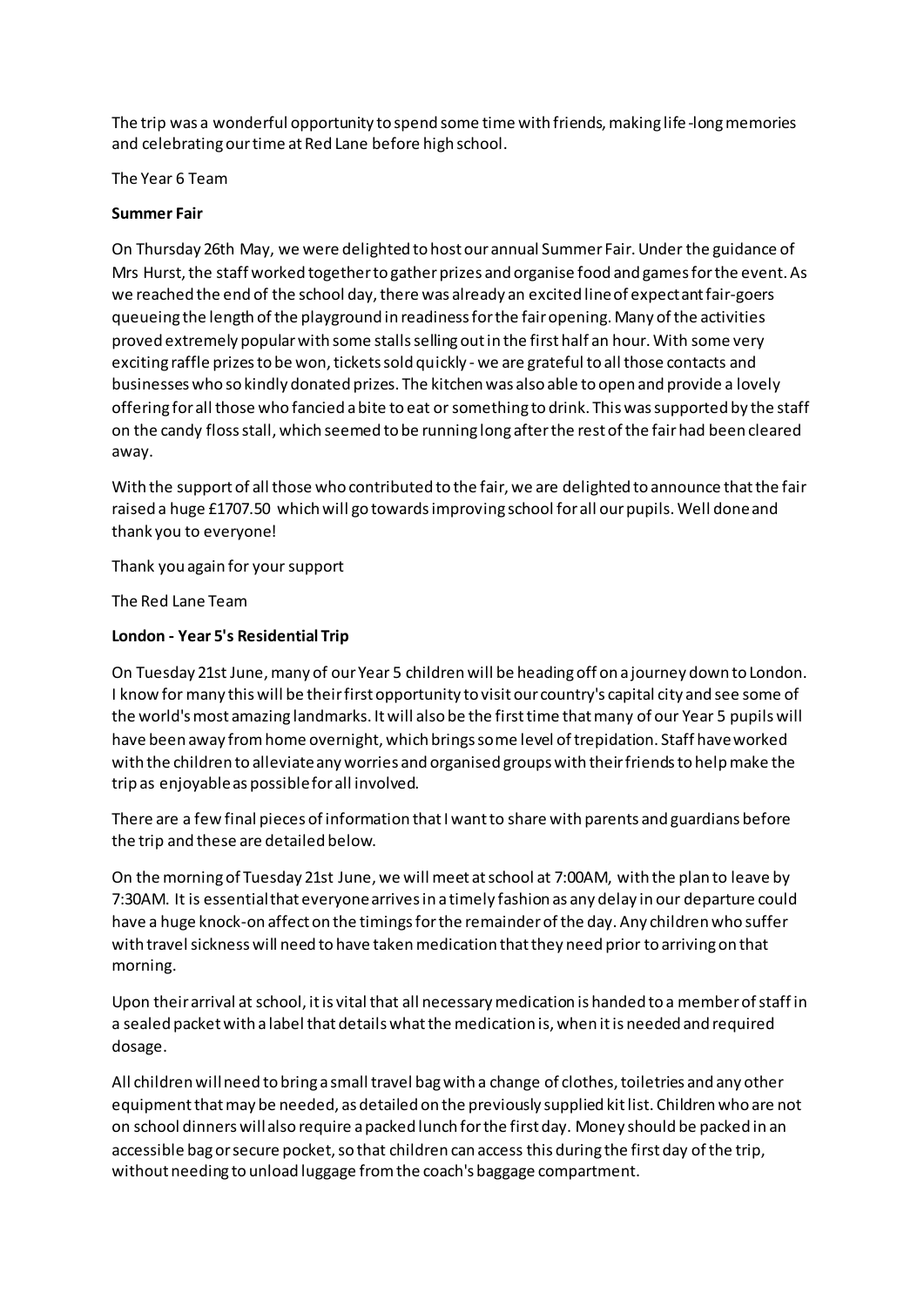Although we have given a suggested time of arrival on our return on Wednesday of 9:00PM, we will ensure that we keep you updated throughout the visit and of our expected arrival time on the journey home. If you are not already linked to your child's Class Dojo account, can I encourage you all to do so before the day of the trip, as this will provide a simple way of staff sharing updates throughout the visit with all parents and guardians. For information relating to this, please speak to your child's class teacher.

Finally, as we are returning late on the Wednesday evening and will have had an extremely busy couple of days, we are giving the opportunity for children from the trip to come in late on the Thursday. All taking part in the trip will undoubtedly be extremely tired, so we are asking that those pupils arrive at school for 1:00PM on Thursday 23rd June, in time for afternoon registration.

Thank you for your ongoing support

The Year 5 Team



## Sports Day Summaries - by Year 6

It was a warm, sunny morning, as parents flooded into the school to watch their chi ldren take part in sports day. At around 9:30AM, classes arrived onto the field, excited to do their best for their house teams. After a speech and introduction from Mr Hudson, it was time to start the Red Lane Sports Day 2022.

I was on the red team in 6RH; we started with the sack race. This was my least favourite event, as I fell over numerous times, but I did keep it going for my team. Even though I was not the best, my team cheered me on, which gave me motivation. We finished with the kicking challenge: the aim was to kick a football and knock another ball off the cone. This was not my overall favourite, but I did manage to knock the ball over three times!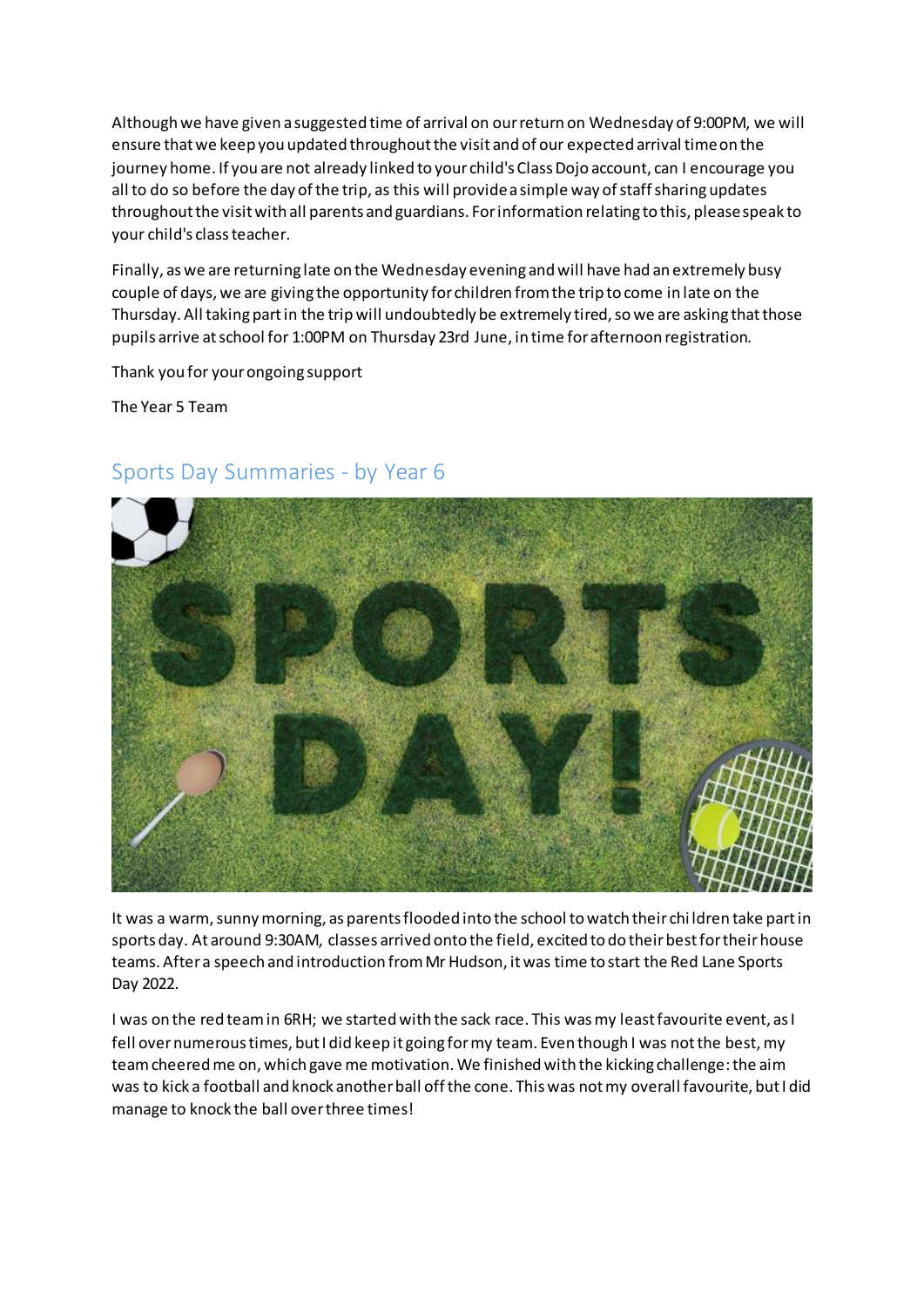My favourite event was the egg and spoon race, as I found it easier and I barely dropped the egg. All of my team cheered everybody on, which I think lifted our spirits and enabled us to win the class competition.

Well done to everybody who took part in the sports day, you all did brilliantly!

#### **Mia B 6RH**

I love sports day and I have been lucky enough to be on the winning team on a number of occasions. My team is Hawking, the green team. There were lots of parents surrounding the grass, so I felt a little nervous, but I was happy enough. My team included Brooklyn, Nate, Natalia, Ramazani, Tiana and myself. Sports day is about having fun and working as a team and to participate. The first game: we competed in the egg and spoon race, which is where you hold a spoon with an egg (a fake egg) and make it to the finish line and back. The whistle blew and I was first, so I went around the finish line, but I did drop it about three times and then made it to the finish line first. Everyone else went and we came first in that game. In my opinion, Brooklyn was the best on our team, but everyone else was fantastic too. Second game: we did the running skipping event. Here we had to run a distance while skipping around the finish and then run back and pass it on. Tianna was really good and everyone tried their best and when it came to my turn I kept on messing up but again I didn't give up. Third game: the obstacle course, you had to bring the hoop over your body, then jump over some metal steps and run through the ladders, finally there were the space hoppers that were really tricky. It hurt my legs a lot, but I carried on. Fourth game: the bean bag game, you had to throw your bean bag into the bag and then you would get a point. We got a lot of points by the looks of it and I think we all did really well. The other teams were superb as well and could see bean bags flying in the distance. We had a quick break and then were on to the fifth game. This was the over under game, there are three rounds you had to pass the ball over and under and then you go to the back to get the ball again to win the game. Other teams were shouting and I was shouting but with happiness and joy. Second to last game: we had to kick a ball off a cone and hit a ball on an opposing cone; all the footballers loved it and we had fun. The girls were much better than the boys, although the boys knocked off some too. The last game: the sack race, which was very hard because these sacks were not made for year sixes. Brooklyn started and he was as fast as Usain Bolt in a sack. Even though Usain bolt has never been in a sack, and we ended up winning that game. My team won for a fifth time in a row, I think, but everyone was a winner – if you had fun you are a winner!

#### **Finlay S 6LH**

Sports day at Red Lane Primary School

Here at Red Lane – where the fun never stops and laughter rings through the air – we have been competing in lots of fun games, as the annual sports day began at 9:30AM.

At 9:30AM, with the smell of excitement and cheerful laughter in the air, it was time for the games to begin. Lots of jumping, kicking, throwing and merriment to be herd, as vast lines of parents stood to watch under the hot, harsh gaze of the sun. With the halting screech of the whistle, the games soon came to an end with the runners up the blue, red and yellow teams. This meant that the green team were the overall winners of the fantastic, yet sweaty day. Well done Green Team!

#### **Precious O 6N**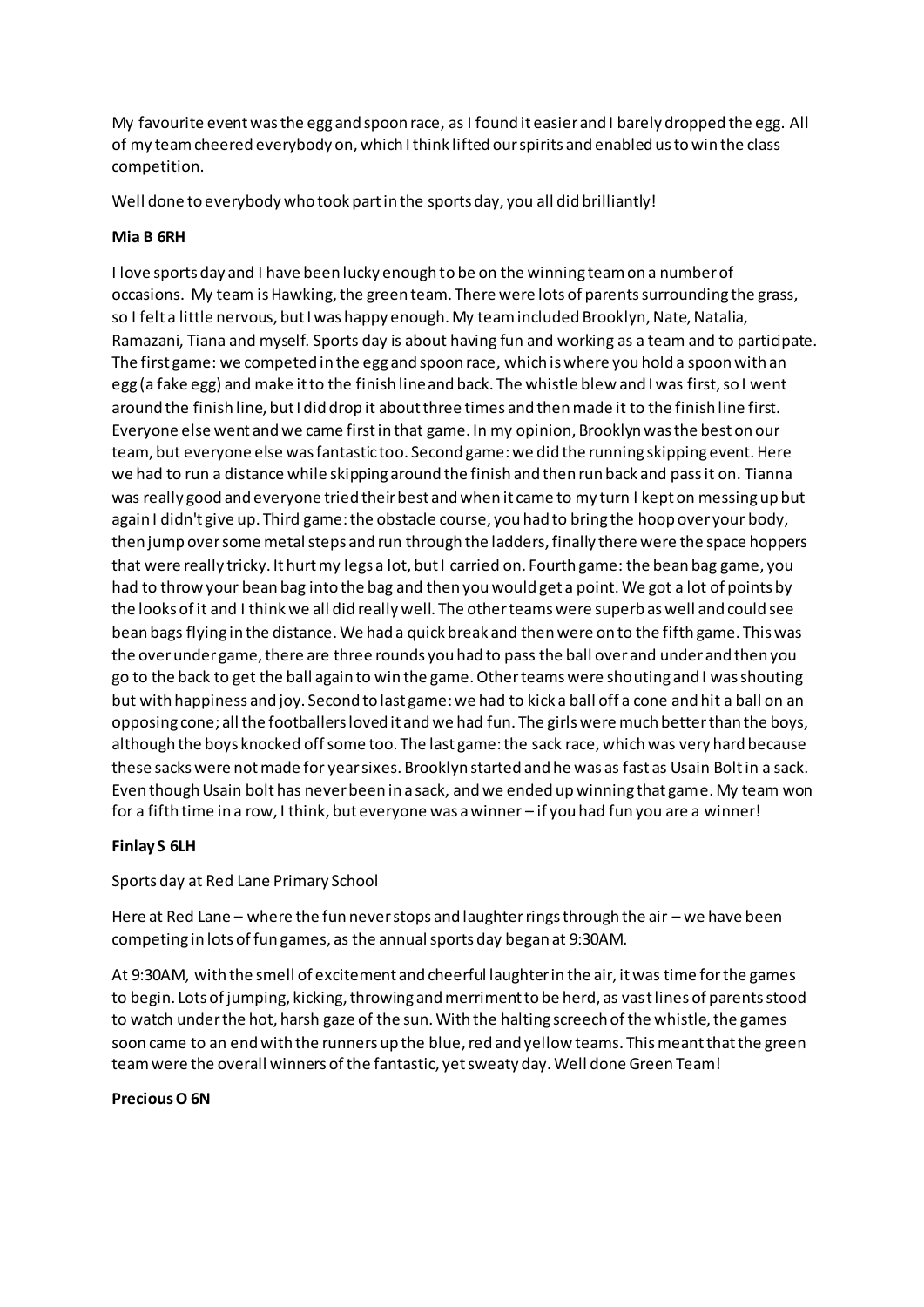## Useful links

Links to parental workshops :

[Maths in Early Years](https://www.youtube.com/watch?v=NYEgEJYZugo)

[Maths in KS1](https://www.youtube.com/watch?v=L4QSxR8Loxk)

[Maths in KS2 part 1](https://youtu.be/omqA4KsTs4I)

[Maths in KS2 part 2](https://youtu.be/gUx5DjSo0fc)

[Maths in KS2 part 3](https://youtu.be/pFDMiiDO8l4)

## Contact Us



If you need to get in touch...

Red Lane Primary School

Red Lane

Bolton

BL2 5HP

T: 01204333580

E: office@red-lane.bolton.sch.uk

Visit us on the web at [www.red-lane.bolton.sch.uk](https://www.red-lane.bolton.sch.uk/) .